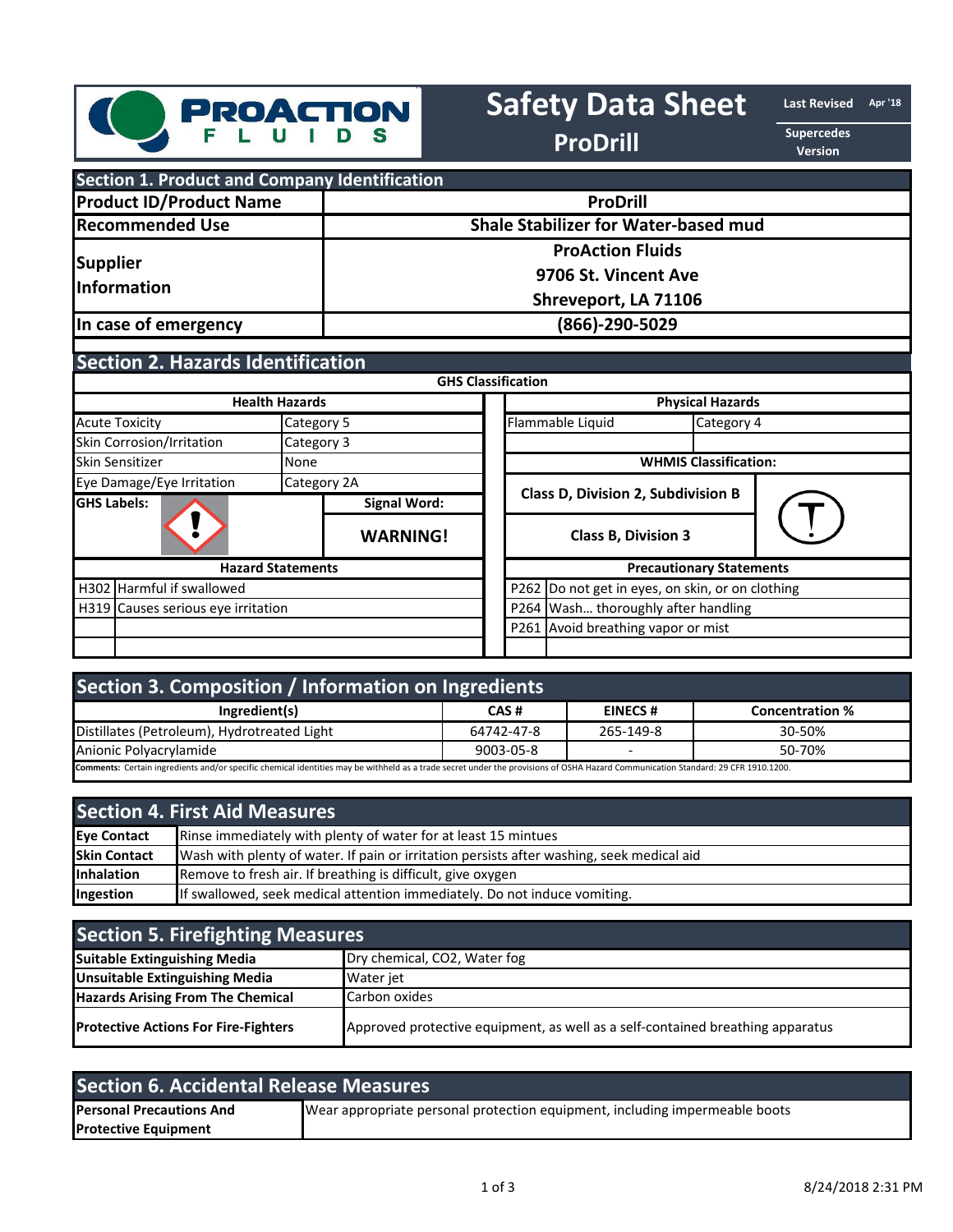| <b>Environmental Precautions</b> | Prevent spill from entering sewers, waterways, or low areas                                      |
|----------------------------------|--------------------------------------------------------------------------------------------------|
| <b>Methods And Materials for</b> | Absorb spill into an inert material and scoop up. Flush spill area with copious amounts of water |
| <b>Containment and Clean Up</b>  |                                                                                                  |

| Section 7. Handling and Storage |                                                                                            |  |  |
|---------------------------------|--------------------------------------------------------------------------------------------|--|--|
| <b>Handling Precautions</b>     | Avoid contact with eyes, skin, and clothing. Wash thoroughly after handling                |  |  |
| <b>Storage Conditions</b>       | Do not use iron, copper, or aluminum containers or equipment, to avoid product degradation |  |  |

# **Section 8. Exposure Controls / Personal Protection**

|                                                | Ingredient                                                                                                                     | CAS# | <b>Exposure Limit</b> |  |
|------------------------------------------------|--------------------------------------------------------------------------------------------------------------------------------|------|-----------------------|--|
| <b>Occupational Exposure</b><br>Limit(s)       |                                                                                                                                |      |                       |  |
|                                                |                                                                                                                                |      |                       |  |
| <b>Engineering Controls</b>                    | General ventilation is recommended                                                                                             |      |                       |  |
| <b>Personal Protection</b><br><b>IMeasures</b> | Wear chemical eye/face protection. Wear gloves suitable for handling chemicals. If necessary, use an<br>appropriate respirator |      |                       |  |

| <b>Section 9. Physical and Chemical Properties</b> |             |                                  |                  |  |
|----------------------------------------------------|-------------|----------------------------------|------------------|--|
| <b>Physical State</b>                              | Liquid      | Flammability                     | N/D              |  |
| <b>Colour</b>                                      | White       | <b>Flammability LEL/UEL</b>      | N/D              |  |
| <b>Odour</b>                                       | Ammonia     | Viscosity @ 25°C (cSt)           | N/D              |  |
| Odour Threshold                                    | N/D         | Vapour Pressure (@ 25°C)         | N/D              |  |
| <b>pH</b>                                          | $6.0 - 7.0$ | Vapour Density [Air = 1]         | N/D              |  |
| Melting Point (°C/°F)                              | N/A         | <b>Relative Density</b>          | 8.21             |  |
| Freezing Point (°C/°F)                             | N/A         | <b>Solubility</b>                | Soluble in WAter |  |
| Boiling Point (°C/°F)                              | N/D         | <b>Auto-Ignition Temperature</b> | N/D              |  |
| Flash Point (°C/°F)                                | $>200-F$    | <b>Decomposition Temperature</b> | N/D              |  |
| Specific Gravity @ 25°C                            | 0.985       | (Other)                          |                  |  |

| <b>Section 10. Stability and Reactivity</b> |                                  |  |
|---------------------------------------------|----------------------------------|--|
| <b>Chemical Reactivity/Stability</b>        | Stable under normal conditions   |  |
| <b>Conditions to Avoid</b>                  | All possible sources of ignition |  |
| <b>Incompatible Materials</b>               | <b>Oxidizing agents</b>          |  |
| <b>Hazardous Decomposition Products</b>     | <b>Ammonia</b>                   |  |

| <b>Section 11. Toxicological Information</b>                      |                                                     |                                   |                                             |  |
|-------------------------------------------------------------------|-----------------------------------------------------|-----------------------------------|---------------------------------------------|--|
| <b>Likely Routes of Exposure</b>                                  | Eye contact, Dermal                                 |                                   |                                             |  |
|                                                                   | <b>Acute Symptoms / Effects</b>                     |                                   | <b>Chronic Symptoms / Effects</b>           |  |
| <b>Eye Contact</b>                                                | May cause burning of the eyes                       |                                   | <b>Not Determined</b>                       |  |
| <b>Skin Contact</b>                                               | May cause mild skin burns                           |                                   | <b>Not Determined</b>                       |  |
| Inhalation                                                        | Can cause respiratory irritation                    |                                   | Prolonged exposure may cause teeth errosion |  |
| Ingestion                                                         | Can cause burns of the mouth, throat, and stomach   |                                   | <b>Not Determined</b>                       |  |
| Germ Cell Mutagenicity/Carcinogenicity/Reproductive Toxicity/STOT |                                                     |                                   | Not Determined                              |  |
|                                                                   | <b>Numerical Measures of Toxicity</b><br>Ingredient |                                   |                                             |  |
| Distillates (Petroleum), Hydrotreated Light                       |                                                     | LD50 Dermal (rabbit): >2000 mg/kg |                                             |  |
|                                                                   |                                                     | LD50 Oral (rat): >5000 mg/kg      |                                             |  |